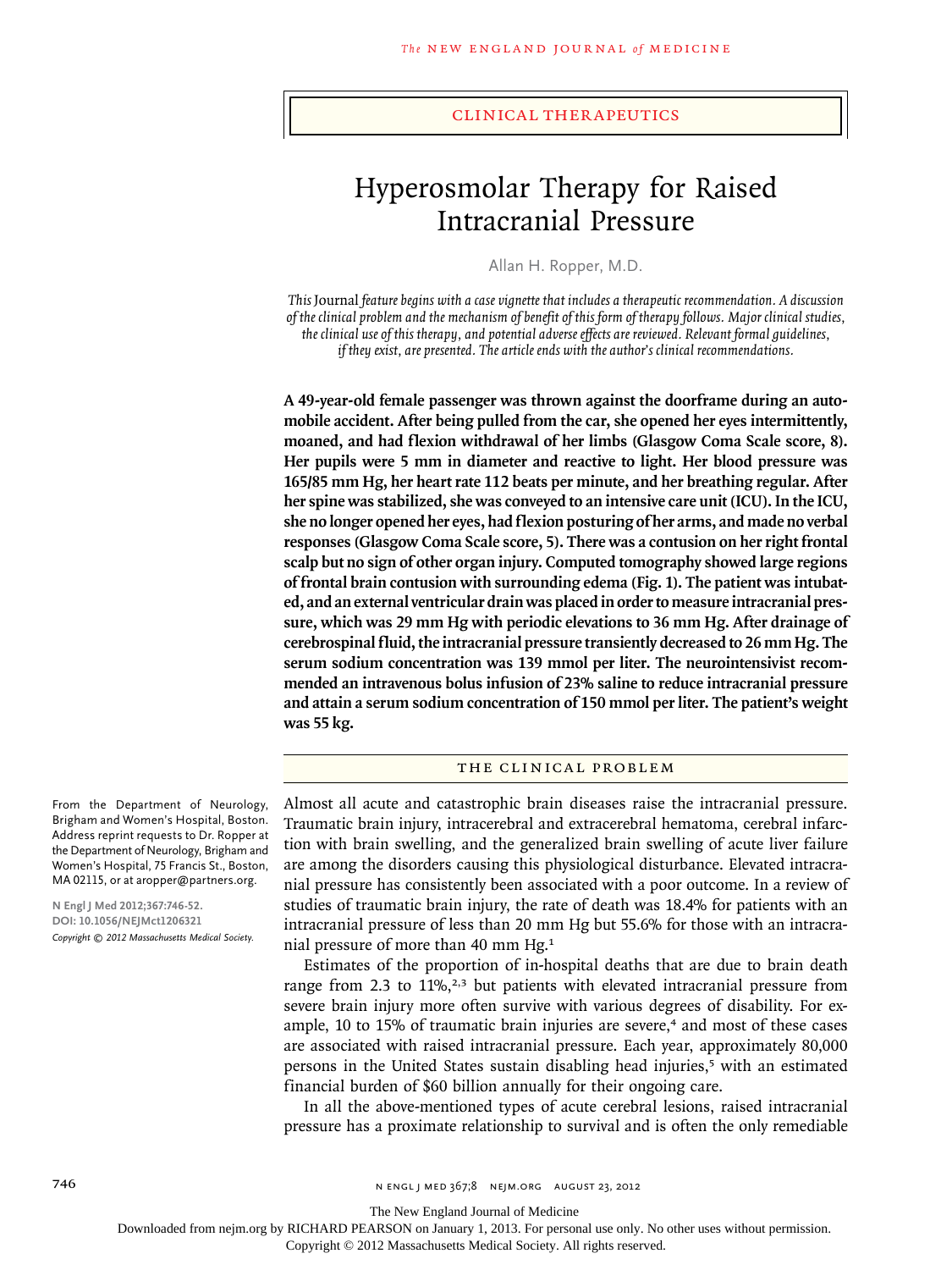element of the disease. The prevention of secondary brain damage from raised intracranial pressure is therefore a central focus of neurologic intensive care.

# PATHOPHYSIOLOGY AND EFFECT of Ther a py

Because the cranium is essentially a fixed vault, any increase in the volume of the brain results in an increase in intracranial pressure. Expansion of one of the intracranial components of the brain, intravascular blood, and cerebrospinal fluid must be at the expense of a reduction in another component (the Monro–Kellie hypothesis<sup>6,7</sup>). In response to an increase in brain volume, cerebrospinal fluid is initially forced from the cranial subarachnoid spaces and lateral ventricles into the spinal subarachnoid space. As this compensatory mechanism is exhausted, pliable blood vessels are compressed and cerebral blood flow is reduced. As intracranial pressure reaches 50 to 60 mm Hg, it approaches arterial pressure in the vessels of the circle of Willis and brings about global brain ischemia, the end result of which is brain death.

The pressure–volume relationship within the cranium approximates an exponential curve, with the inflection point in adults generally ranging from 20 to 25 mm Hg; the range is lower in children because of their higher ratio of brain volume to intracranial volume (Fig. 2). This range roughly coincides with the transition from the flat portion of the elastance curve to its steep portion, where small increments in volume result in large elevations in pressure. On the basis of the studies in the aforementioned re $view<sub>1</sub>$ <sup>1</sup> the goal of care has been to keep the intracranial pressure below these levels.

The fact that hyperosmolarity reduces brain volume has been known since the serendipitous observation in 1919 that the rapid intravenous administration of hypertonic salt solution and glucose caused a marked drop in cerebrospinal fluid pressure in cats.8 The brain parenchyma is 80% water, higher than in other organs, making brain volume very responsive to changes in water content. The effectiveness of an osmolar agent in creating a gradient for water egress depends on the extent to which the solute is excluded by the blood–brain barrier. This is summarized as the reflection coefficient of the substance, with



values ranging from 0 (indicating complete permeability) to 1 (indicating complete impermeability). The reflection coefficient for sodium approaches 1.0, making it an ideal agent for inducing an osmotic gradient between blood and brain tissue. Mannitol, which has a reflection coefficient of 0.9, is also highly effective in reducing brain water content, and it has an added effect on its first pass through the brain of lowering blood viscosity and causing a reactive constriction of cerebral conductance vessels, which reduces intracerebral blood volume and intracranial pressure.<sup>9</sup>

The beneficial effect of hyperosmolar therapy requires that the blood–brain barrier be intact. In regions of brain-tissue damage, as in traumatic contusion, the barrier is disrupted and allows equilibration of molecules between blood and the interstitial fluid of the brain. Thus, hyperosmolar agents exert their effect largely by removing water from the remaining normal brain tissue. It follows that hyperosmolarity reduces intracranial pressure in proportion to the volume of undamaged brain tissue and has a limited effect on brain edema surrounding a mass lesion.<sup>10</sup>

Most of the reduction of brain volume occurs

The New England Journal of Medicine

Downloaded from nejm.org by RICHARD PEARSON on January 1, 2013. For personal use only. No other uses without permission.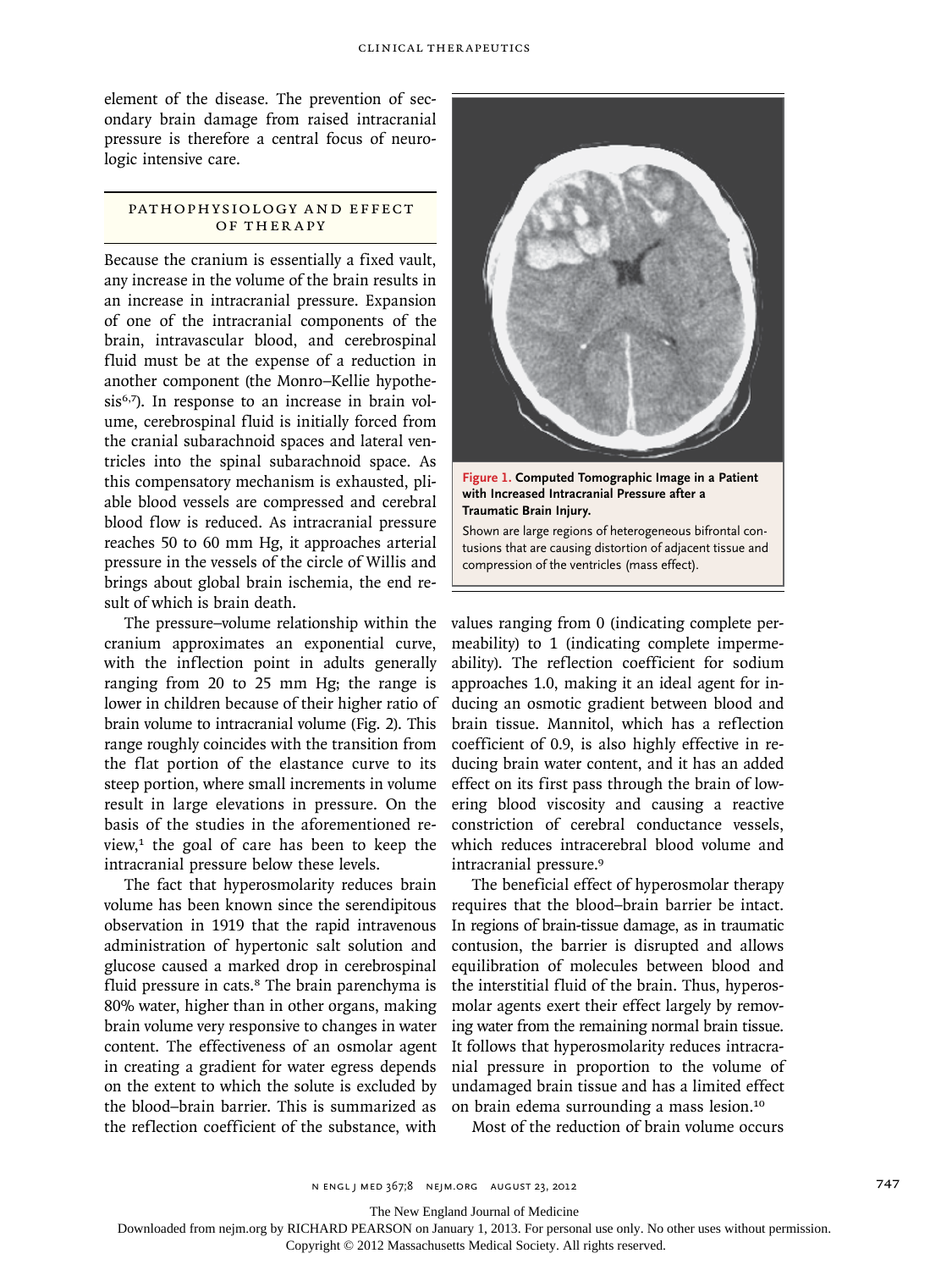

## **Figure 2. Relationship between Pressure and Volume within the Cranium.**

A theoretical intracranial compliance curve shows that small increments in intracranial volume result in large changes in intracranial pressure at the right side of the curve. Initially, increases in intracranial volume result in the displacement of cerebrospinal fluid (CSF). With further increases in volume, blood vessels are compressed, ultimately reducing cerebral blood flow. Pressure increases more rapidly in children and less rapidly in the elderly because of the corresponding higher and lower ratios of brain volume to intracranial volume.

> during and soon after the period of maximal osmolarity induced by the infusion of a hyperosmolar agent, but sustaining the reduction in intracranial pressure depends on maintaining serum hyperosmolarity. The brain slowly accommodates to serum hyperosmolarity by raising intracellular solute concentrations through a number of means, most of which are not clearly understood. The notion of "idiogenic osmoles" was introduced 50 years ago to account for this recuperation of brain osmolarity. In response to a decrease in brain water content, astrocytes elaborate polyols, amino acids, and methylamines, thereby raising osmolarity and returning brain water to a normal volume.<sup>11,12</sup> Neurons similarly manufacture and accumulate small protein molecules that raise intracellular osmolarity. For this reason, once a state of serum hyperosmolarity has been attained, that level must be sustained until the underlying mass decreases in size or another intervention reduces intracranial pressure. Otherwise, the gradient for water transfer is reversed, allowing a rebound increase in intracranial volume and pressure.

## CLINICAL EVIDENCE

The first case series in which hyperosmolar therapy (in the form of urea) was used to reduce intracranial pressure was reported in the 1950s.<sup>13</sup> A decade later, mannitol was introduced for this purpose,<sup>14</sup> and the clinical use of hypertonic saline was described in the 1990s.<sup>15</sup> The effect of hyperosmolar therapy is indicated by a visible reduction in brain volume during craniotomy or by a drop in intracranial pressure within minutes after the infusion of a hypertonic solution at the bedside; reversal of the signs of transtentorial herniation may also be observed.<sup>16</sup>

The main treatment to reduce intracranial pressure that can be compared with hyperosmolar treatment is acute forced hyperventilation (see the Clinical Use section). The effects of hyperosmolar therapy are more consistent and longer lasting than the effects of hyperventilation. In a comparison between hyperosmolar agents, one small randomized trial used equimolar doses of mannitol and hypertonic saline in 20 patients in stable condition with a sustained intracranial pressure above 20 mm Hg after either traumatic brain injury or stroke.17 At 60 minutes after the start of the infusion, intracranial pressure was reduced by a mean of 14 mm Hg in the mannitol group and 10 mm Hg in the hypertonic-saline group. The findings in another small trial suggested that hypertonic saline is more effective than an equivalent volume of mannitol in reducing intracranial pressure in patients with traumatic brain injury,<sup>18</sup> and repeated boluses of hypertonic saline have been effective when mannitol has failed.19 However, the small differences between the two agents in these studies are not adequate to direct a choice between them.

There have been limited studies of hyperosmolar therapy in children with traumatic brain injury. In one small trial, children receiving hypertonic saline required less frequent infusions and had fewer complications than did those receiving lactated Ringer's solution, though the survival rate and duration of the hospital stay were similar in the two groups.<sup>20</sup>

## CLINICAL USE

Raised intracranial pressure should be treated promptly. However, for patients with cranial trauma, raised intracranial pressure may be only

748 n engl j med 367;8 nejm.org august 23, 2012

The New England Journal of Medicine

Downloaded from nejm.org by RICHARD PEARSON on January 1, 2013. For personal use only. No other uses without permission.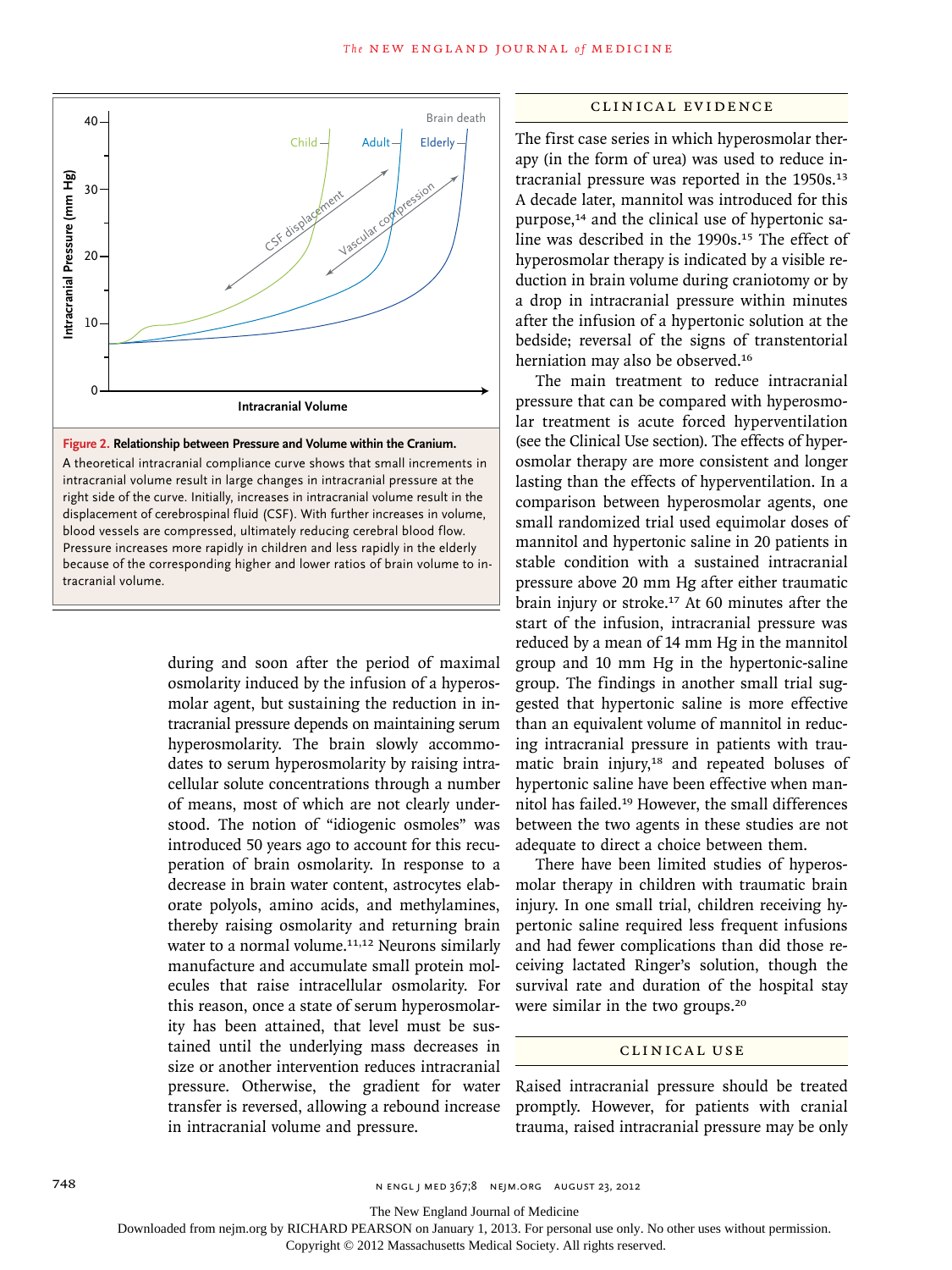one aspect of an acute clinical condition that can include visceral-organ injury, shock, respiratory failure, and hypotension.

For patients who have a mass lesion, such as a large subdural hematoma, that can be removed, surgical evacuation or resection is the most expedient way to reduce intracranial pressure. When the increase in brain volume is the result of a cerebral contusion, diffuse cerebral edema, or some other condition that is unresectable, as in the case described in the vignette, surgery is generally not undertaken. Attempts to decompress the cranial contents by removing parts of the skull after traumatic brain injury have lowered intracranial pressure but have not improved the outcome, as compared with standard care.<sup>21</sup>

Several other interventions, in addition to hyperosmolar therapy, may be useful in the management of raised intracranial pressure, depending on the circumstances. Attention should first be directed at avoiding serum hypoosmolarity. This requires that intravenous solutions for resuscitation and for infusion of medications have at least the effective osmolarity of normal saline (290 mOsm per liter). Solutions such as 5% dextrose in water, 5% dextrose in half-normal saline, and lactated Ringer's solution (calculated osmolarity, 273 mOsm per liter) are not desirable. A rapid but limited reduction in intracranial pressure can be effected by hyperventilation, which causes cerebral vasoconstriction through reduced carbon dioxide tension and alkalosis of the blood and cerebrospinal fluid. However, therapeutic hyperventilation is effective only for minutes to an hour and is largely a bridge to more durable therapy. The removal of cerebrospinal fluid through an external ventricular drain lowers intracranial pressure quickly, although the benefit depends on the amount of cerebrospinal fluid remaining in the ventricles and the effect may be of short duration. Placement of a ventricular drain is an invasive procedure that is associated with a small risk of infection but that has the advantage of allowing direct measurement of intracranial pressure. Glucocorticoids lower intracranial pressure almost exclusively by reducing edema surrounding a brain tumor but are ineffective in other conditions, such as traumatic brain injury.<sup>22</sup> Induced hypothermia and high-dose barbiturates also lower intracranial pressure but do not improve the outcome; hypothermia is associated with

cerebral edema during rewarming, and barbiturates cause systemic hypotension at the doses required for a therapeutic effect on intracranial pressure. The mainstay of intracranial-pressure reduction is therefore the rudimentary approach of shrinking the brain by exposing it to the dehydrating effects of serum hyperosmolarity.

The effect of a hyperosmolar agent on brain volume is ideally assessed by measuring intracranial pressure with one of a number of devices, such as an intraventricular catheter or intraparenchymal transducer, and adjusting the amount of infused solution to maintain the desired level of intracranial or cerebral perfusion pressure (calculated as mean blood pressure minus intracranial pressure). The target intracranial pressure is typically less than 20 mm Hg, with maintenance of cerebral perfusion pressure at 50 to 70 mm Hg.

The serum osmolarity can be used as a surrogate measure of the effect of therapy with either mannitol or hypertonic saline. The initial target is an osmolarity of 300 to 320 mOsm per liter, with adjustment as the clinical circumstances and the intracranial pressure require. The osmolarity can be calculated from the levels of sodium, glucose, and blood urea nitrogen (with sodium measured in millimoles per liter and glucose and blood urea nitrogen measured in milligrams per deciliter), according to the following formula:

 $osmolarity = (2 \times sodium) + (glucose \div 18) +$ 

(blood urea nitrogen  $\div$ 3).

The clinical laboratory can also provide a measurement of serum osmolality, which is assumed to be essentially equivalent to osmolarity. The effect of either mannitol or hypertonic saline can also be assessed by measuring the serum sodium level; a value of 145 to 150 mmol per liter typically coincides with the desired effect.

Mannitol is a sugar alcohol that acts as an osmotic diuretic, causing sustained hyperosmolarity by dehydration. It can be administered through a peripheral or central venous catheter. In patients with traumatic brain injury, a single dose of mannitol reduces intracranial pressure within 10 to 15 minutes, with a maximal effect of cutting the initial pressure approximately in half within 20 to 60 minutes.<sup>23</sup> Mannitol is given in a 20% solution in boluses of 0.25 to 1.0 g per kilogram of body weight at intervals of 2 to 4 or more hours. The highest dose is used in

The New England Journal of Medicine

Downloaded from nejm.org by RICHARD PEARSON on January 1, 2013. For personal use only. No other uses without permission.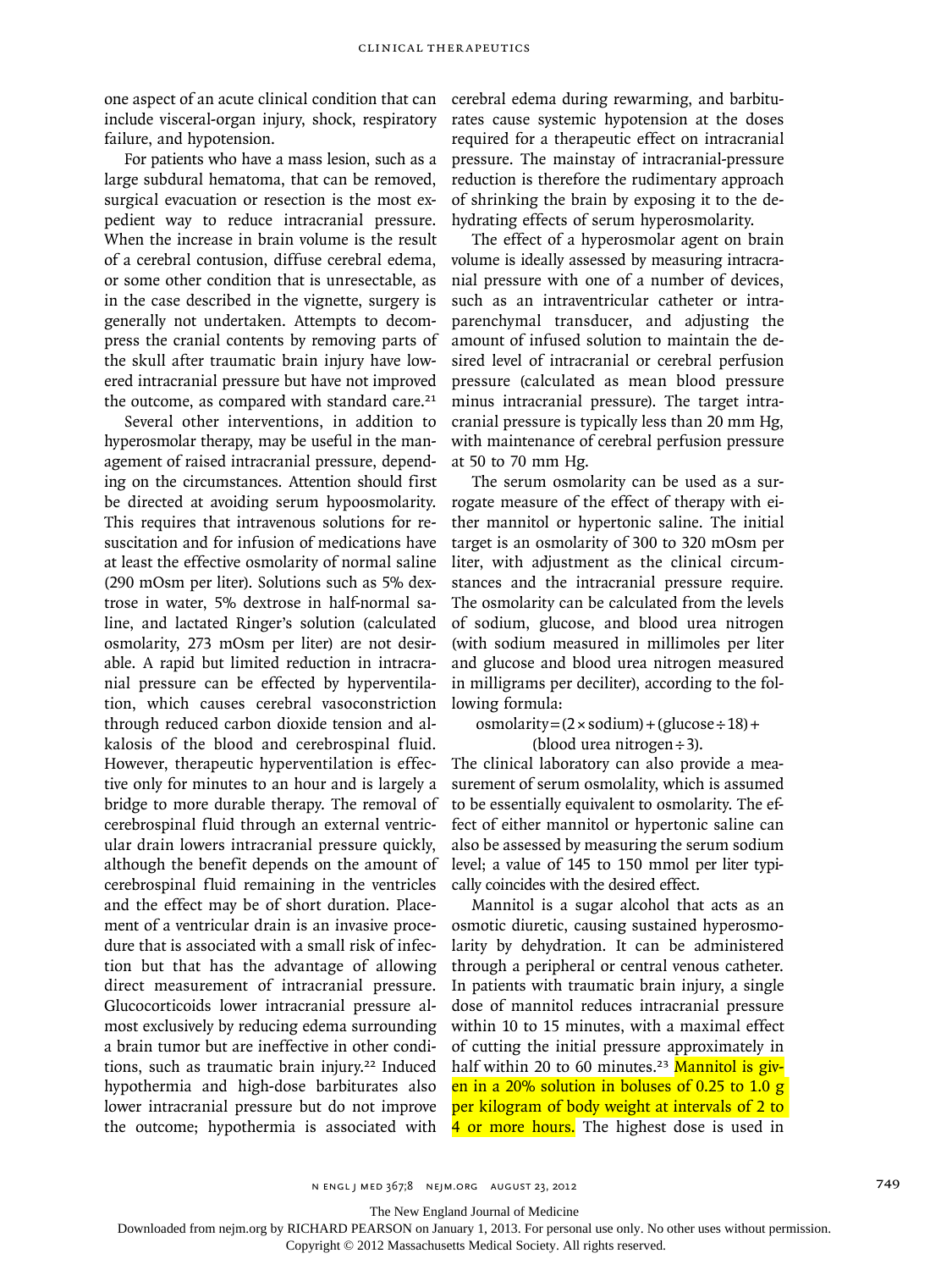emergency situations, and the lowest dose is administered as a maintenance regimen. Increasing doses at shorter intervals are often required over a period of days to maintain a reduction in intracranial pressure. When elevated intracranial pressure abates, the dose of mannitol can be reduced in graduated steps.

To assess the effect of mannitol, solute and osmolarity measurements should generally be obtained 20 minutes or more after an infusion. A discrepancy between the measured and calculated serum osmolarity (osmolar gap) reflects the circulation of molecules of mannitol and indicates that the blood sample was obtained too soon after an infusion to be useful in gauging the sustained effect of mannitol as an osmotic diuretic.

Hypertonic saline increases serum osmolarity directly rather than by inducing osmotic diuresis. It is used in a 3% solution (513 mmol per liter) in boluses of approximately 150 ml, in a 7.5% solution (1283 mmol per liter) in 75-ml boluses, or in a 23.4% solution (4008 mmol per liter, which is routinely available in hospital pharmacies for intravenous solution admixture and referred to as "23%") in 30-ml boluses. Continuous infusion of 3% saline has a modest initial effect on intracranial pressure, but the effect is transient and results in systemic fluid overload. Concentrations of more than 3% should be administered through a central venous catheter.

The amount of hypertonic saline that is required to reach a target serum sodium concentration can be approximated from the following formula:

sodium requirement in millimoles=

(lean body weight in kilograms×

the proportion of weight that is water, which is 0.5 for a woman and 0.6 for a man) $\times$ (desired sodium−current sodium

in millimoles per liter).

The required volume in milliliters is then calculated as the sodium requirement divided by the sodium concentration of the chosen solution.

## A DVERSE EFFECTS

High doses of mannitol can cause acute renal failure. The mechanism of this effect is not established but may involve intrarenal vasoconstriction combined with intravascular volume depletion. Renal failure usually resolves after removal of mannitol by means of dialysis. The limited available data suggest that acute renal injury occurs only in patients receiving more than 200 g of mannitol daily.<sup>24</sup>

Mannitol typically induces a hypokalemic, hypochloremic alkalosis associated with volume contraction and diuresis. These changes are ameliorated if normal saline is used as a replacement fluid and a euvolemic hypernatremic state is maintained. Hypertonic saline, in contrast, causes intravascular volume expansion, which may lead to congestive heart failure. Furosemide has been administered concurrently to mitigate this risk. The expected changes in the serum with hypertonic saline include mild acidosis, hyperchloremia, and hypokalemia.

As a result of mannitol infusion, and less often after infusion of hypertonic saline, elderly patients, those with diabetes, and those receiving glucocorticoids are at risk for a hyperglycemic hyperosmolar state that causes seizures, hemiparesis, or confusion. In a patient with a rapidly rising glucose level or an unexplained seizure, this diagnosis should be considered and insulin should be administered.

The potential for a rebound increase in intracranial pressure after the administration of mannitol has been discussed for decades but has proved to be difficult to detect if serum hyperosmolarity is maintained.25 The therapeutic reduction in water content occurs only in undamaged regions of the brain, so there has also been concern that hyperosmolar treatment could exaggerate pressure gradients within the cranium and cause herniation. These displacements are slight, and although they can sometimes be detected with imaging techniques, they have little clinical effect.

Hypertonic solutions cause considerable skin sloughing if they infiltrate the subcutaneous tissues, and surveillance of intravenous catheters should be undertaken to avoid this problem.

## AREAS OF UNCERTAINTY

The question of whether control of intracranial pressure has a beneficial effect on survival and clinical outcome has tentatively been answered affirmatively.26 Similarly, hyperosmolar therapy is assumed to be beneficial on the basis of its ability to lower intracranial pressure, but no trials have been carried out in which hyperosmolar

750 n engl j med 367;8 nejm.org august 23, 2012

The New England Journal of Medicine

Downloaded from nejm.org by RICHARD PEARSON on January 1, 2013. For personal use only. No other uses without permission.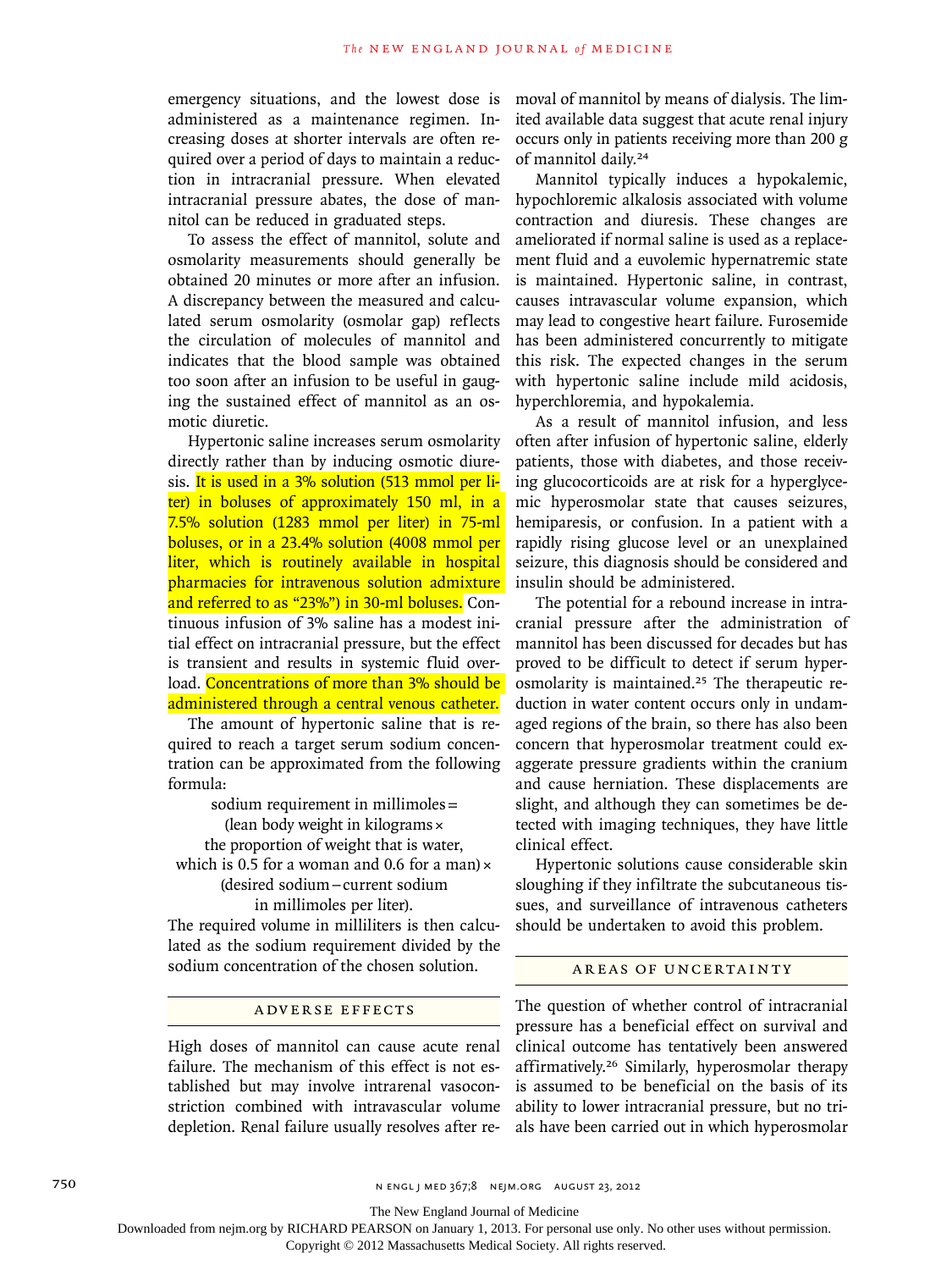therapy has been omitted from the treatment traumatic brain injury, but its members were unregimen. Monitoring of intracranial pressure, which requires the insertion of a device into the cranial cavity, has not been validated as a method for improving the outcome, as compared with treatment that is based on a fixed regimen of hyperosmolar therapy. However, gauging the dose and interval for hyperosmolar therapy is difficult without monitoring of intracranial pressure and poses a risk of either overtreatment or undertreatment.

The ideal osmotic agent and method of administration have not been established. The patient's blood pressure, cardiac output, and renal function often determine the choice between a dehydrating osmotic agent such as mannitol and a volume-expanding solution of sodium. The maximum serum sodium level and osmolarity that can be tolerated without causing hypotension or renal failure have not been established and depend on the patient's initial renal function, age, and medical status. A serum osmolarity of 320 mmol per liter has been stated to be the upper limit for safety, but particularly with respect to the risk of renal failure, this limit has been challenged and has been safely exceeded in practice.<sup>27</sup>

## Guidelines

According to the guidelines of the Brain Trauma Foundation, in cooperation with three neurosurgical societies, there is level II evidence for the effectiveness of mannitol, at doses of 0.25 to 1.0 g per kilogram of body weight, in reducing intracranial pressure.28 The guidelines state that no direction can be given regarding the use of hypertonic saline or the interval of administration of any hyperosmolar agent. A consortium of pediatric societies has adopted similar guidelines for the treatment of children with

able to find adequate studies on the use of mannitol in children for their analysis and, as a result, could endorse only the use of hypertonic saline.<sup>29</sup>

#### **RECOMMENDATIONS**

The deteriorating clinical state of the patient in the vignette, along with the large cerebral contusions and intracranial hypertension, makes further and fatal elevations of intracranial pressure likely. In such a precarious situation, the rapid induction of hyperosmolarity by repeated boluses of hypertonic saline or mannitol is appropriate. If hypertonic saline with a concentration of more than 3% is chosen, a central venous catheter should be inserted. To attain the target sodium concentration of approximately 150 mmol per liter desired by the intensivist (using the abovementioned formula on the basis of the patient's weight of 55 kg and initial sodium concentration of 139 mmol per liter) requires the addition of 302 mmol of sodium and thus 589 ml of 3% saline or 75 ml of 23% saline solution. This can be achieved in a single infusion or in several more routine doses (e.g., 30 ml of 23% saline). Approximately 30 g (0.5 g per kilogram) of 20% mannitol is an alternative. Subsequent infusions should be adjusted to keep intracranial pressure below approximately 20 mm Hg. The levels of serum sodium or serum osmolarity, blood urea nitrogen, and serum creatinine should be measured at regular intervals, perhaps during each 8-hour nursing shift. Extreme hyperosmolarity, as reflected by a serum sodium concentration of more than 160 mmol per liter, is unlikely to have further benefit in reducing intracranial pressure.

Disclosure forms provided by the author are available with the full text of this article at NEJM.org.

#### **References**

**1.** Treggiari MM, Schutz N, Yanez ND, Romand J-A. Role of intracranial pressure values and patterns in predicting outcome of traumatic brain injury: a systematic review. Neurocrit Care 2007;6:104-12.

**2.** Palo J, Viitala S. Diagnosis and frequency of brain death. Lancet 1999;354: 1909-10.

**3.** Baker A, Beed S, Fenwick J, et al. Number of deaths by neurological criteria, and organ and tissue donation rates at

three critical care centres in Canada. Can J Anaesth 2006;53:722-6.

**4.** Langlois JA, Rutland-Brown W, Thomas KE. Traumatic brain injury in the United States: emergency department visits, hospitalizations and deaths 2002- 2006. Atlanta: National Center for Injury Prevention and Control, 2006 (http:// www.cdc.gov/traumaticbraininjury/pdf/ blue\_book.pdf).

**5.** Thurman DJ, Alverson C, Dunn KA,

Guerrero J, Sniezek JE. Traumatic brain injury in the United States: a public health perspective. J Head Trauma Rehabil 1999; 14:602-15.

**6.** Monro A. Observations on the structure and function of the nervous system. Edinburgh: Creech and Johnson, 1835:5. **7.** Kellie G. An account of the appearances observed in the dissection of two of three individuals presumed to have perished in the storm of the 3rd, and whose

n engl j med 367;8 nejm.org august 23, 2012 751

The New England Journal of Medicine

Downloaded from nejm.org by RICHARD PEARSON on January 1, 2013. For personal use only. No other uses without permission.